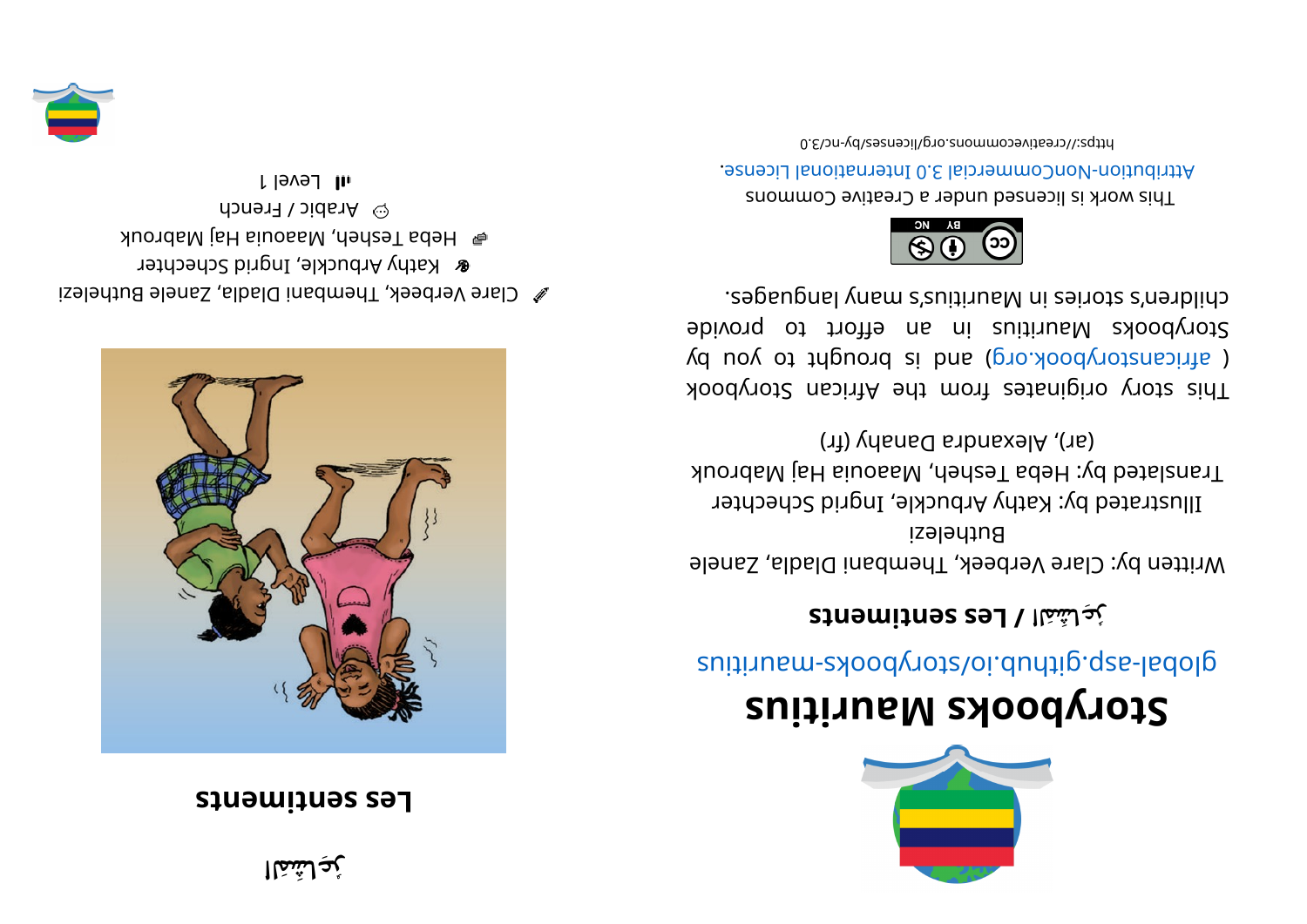

قَلْبِي لَدَيْهِ مَشَاعِرَ لِلْعَدِيدِ مِنَ الأَشْيَاءِ.

## Mon cœur ressent beaucoup de choses.

• • •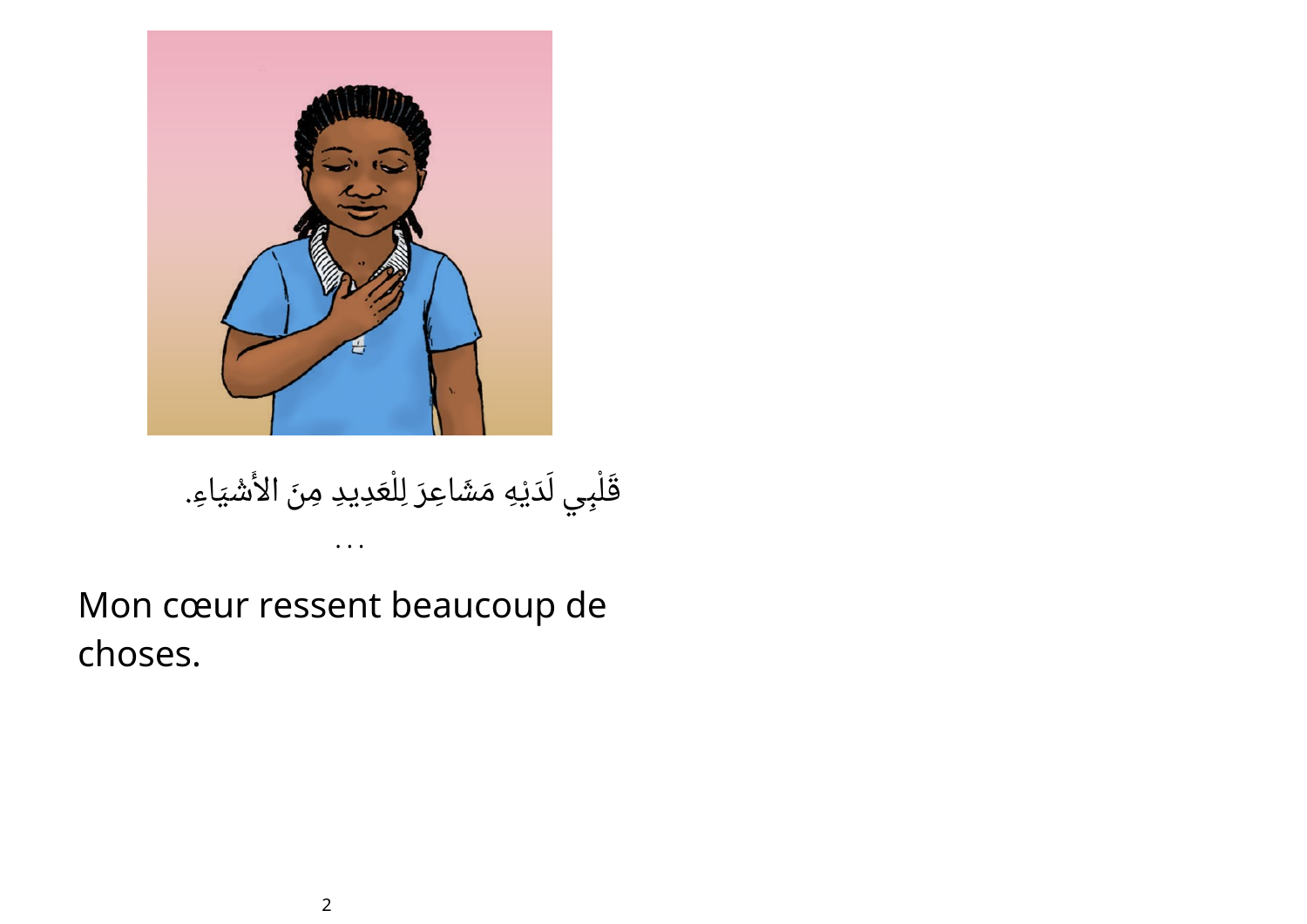

يَ تَبْ لنَا يِكْحُنْ لمَنْئِدِ قِاهَشْلِ بِأَعْشَالِ بِعُشْأَ لَأَأْ ل َ ليْ ك َ . تِلْلِياْ رِأْكُ رِيْصَحَقِاا

Je zins coureurs brund was equally grad-mère nous raconte des . rios el zeriotzin

• • •



$$
\dot{\tilde{\mathfrak{l}}}\text{is}^{\text{st,1}}
$$

Je me zeus suite suas em a mère me donne un câlin.

• • •